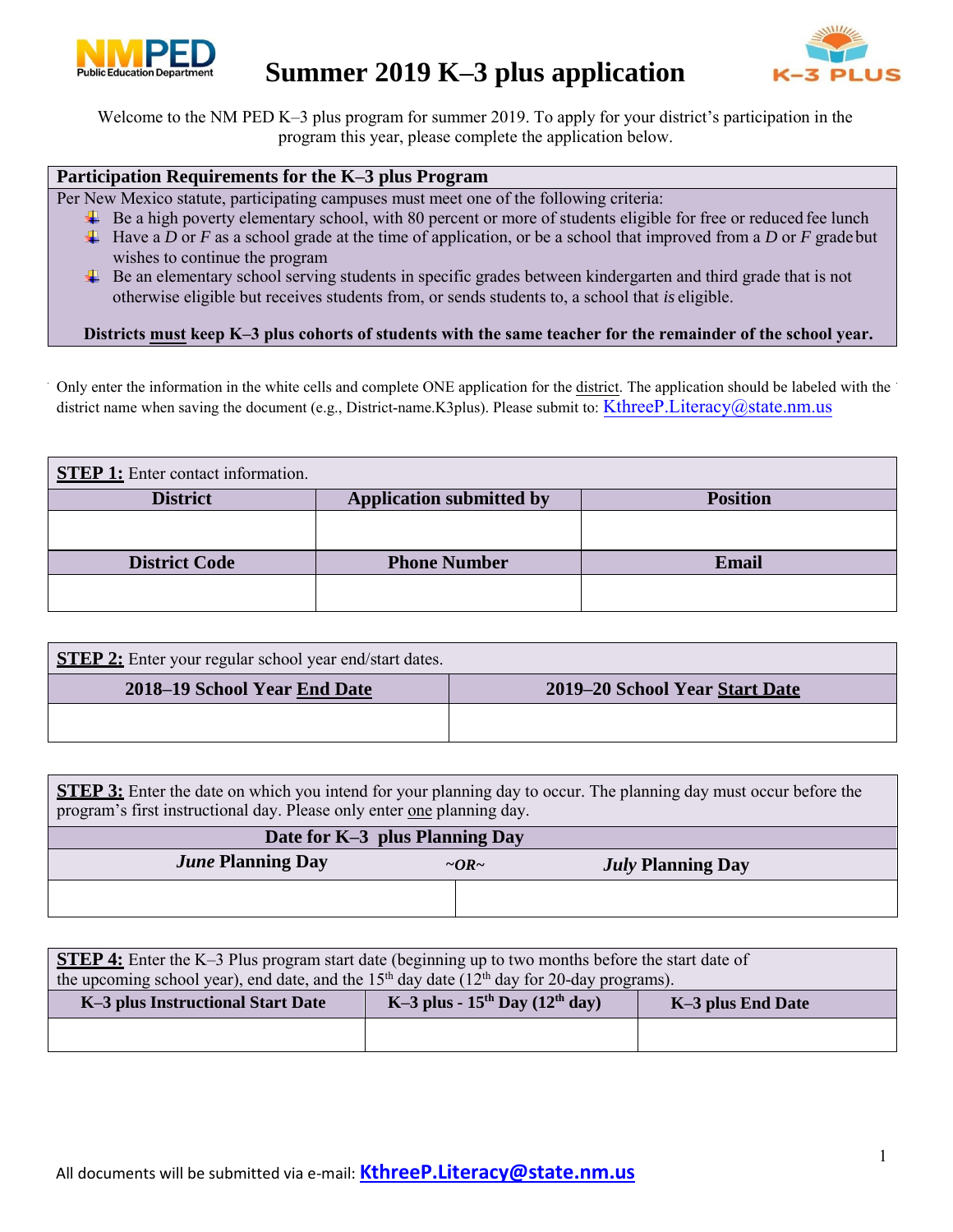

 $\mathcal{L}^{\text{max}}_{\text{max}}$  , where  $\mathcal{L}^{\text{max}}_{\text{max}}$  $\mathcal{L}^{\text{max}}_{\text{max}}$  ,  $\mathcal{L}^{\text{max}}_{\text{max}}$ 

 $\mathcal{L}^{\text{max}}_{\text{max}}$  and  $\mathcal{L}^{\text{max}}_{\text{max}}$ 



| <b>STEP 5:</b> Enter your entry assessment dates. |  |                                              |  |  |
|---------------------------------------------------|--|----------------------------------------------|--|--|
| Beginning of $K-3$ plus assessment date(s)        |  | (For Istation enter BOP, MOP and EOP dates.) |  |  |
| KOT:                                              |  | Istation:                                    |  |  |

| <b>STEP 6:</b> Enter dates the students are not in session. This includes the dates of holidays or any weekdays. Do not include<br>weekends. |  |  |  |  |  |  |  |                                                   |  |
|----------------------------------------------------------------------------------------------------------------------------------------------|--|--|--|--|--|--|--|---------------------------------------------------|--|
| Dates students are not in session                                                                                                            |  |  |  |  |  |  |  |                                                   |  |
|                                                                                                                                              |  |  |  |  |  |  |  |                                                   |  |
|                                                                                                                                              |  |  |  |  |  |  |  | Total number of days students are not in session= |  |

| # of K-3 plus days in June                                                                               | $#$ of K-3 plus days in July/August | Total number of K-3 plus days |  |  |
|----------------------------------------------------------------------------------------------------------|-------------------------------------|-------------------------------|--|--|
|                                                                                                          |                                     |                               |  |  |
| Please ensure that the sum of June and July/August days equal the total number of K-3 plus program days. |                                     |                               |  |  |

Please email supporting documentation (e.g., your district calendar that includes: school ending date, start date, planning day for K–3 Plus, start and end date for K–3 Plus, student enrollment numbers for the 15<sup>th</sup> day ( $12<sup>th</sup>$  day), and any planned days off within the program) to KthreeP. Literacy@state.nm.us .

| <b>STEP 7:</b> Our district and school(s) completed the program feedback form last year and returned it to the PED.* |  |  |  |  |
|----------------------------------------------------------------------------------------------------------------------|--|--|--|--|
| YES, our district completed and returned all feedback forms.                                                         |  |  |  |  |
| <b>NO</b> , our district did not complete and return all feedback forms.                                             |  |  |  |  |
|                                                                                                                      |  |  |  |  |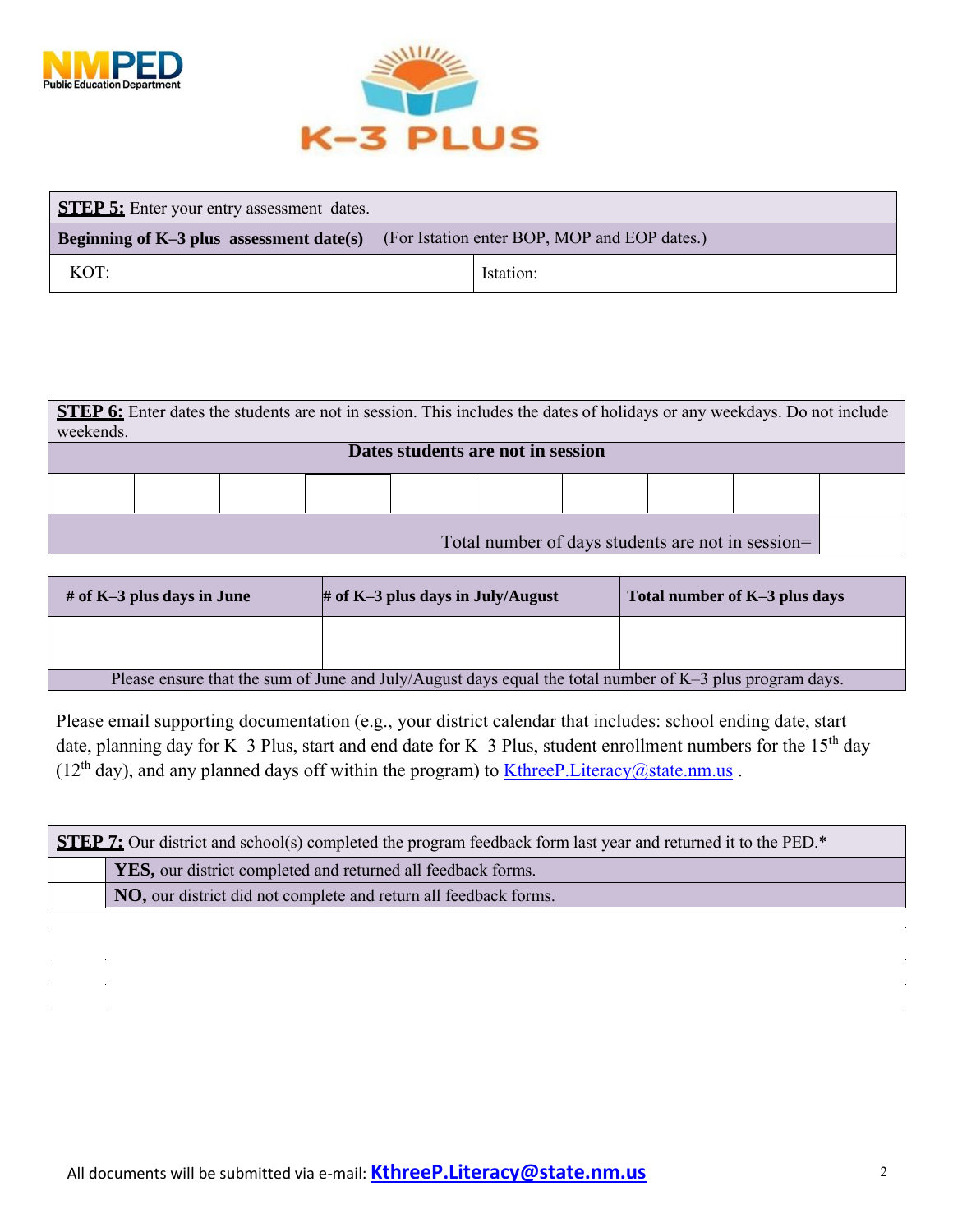



# **Summer 2019 K–3 plus District Narrative**

Below, describe how the district will commit to supporting the K–5 plus program and stakeholders. Include how the district will guide and ensure alignment to the Common Core State Standards (CCSS) and to high-quality curricula that promote student learning.

Questions 1–4 are designed to reflect the district's approach to guide schools through K–3 plus in a manner that ensures the program is meaningful for student learning and productive in increasing literacy and math proficiency.

**1a.** In the box below, describe how the district will guide the participating school sites to use the additional 25 days of instruction during K–3 plus to support student learning. How will literacy, mathematics, interventions, and progress monitoring take place? What will be your district's overarching theme?

**1b.** Specify the State-approved, high-quality curricula and assessments used during SY 18/19 K–3 plus. (For language arts, please list the curriculum used for all languages taught in your district's K–3 plus program.)<br>
Curriculum SY18/19 <br>
Assessment SY18/19 **Curriculum SY18/19 Language Arts Math**

| Provide the State-approved, high-quality curricula and assessments to be used in the summer 2019 K-3 plus<br>program that align with the curricula currently used at participating schools. |                                                          |  |  |  |  |  |
|---------------------------------------------------------------------------------------------------------------------------------------------------------------------------------------------|----------------------------------------------------------|--|--|--|--|--|
| <b>Curricula</b>                                                                                                                                                                            | <b>Curriculum K-3 Plus</b><br><b>Assessment K-3 plus</b> |  |  |  |  |  |
|                                                                                                                                                                                             | summer 2019<br>summer 2019                               |  |  |  |  |  |
| Istation<br><b>Language Arts</b>                                                                                                                                                            |                                                          |  |  |  |  |  |
| <b>Math</b>                                                                                                                                                                                 |                                                          |  |  |  |  |  |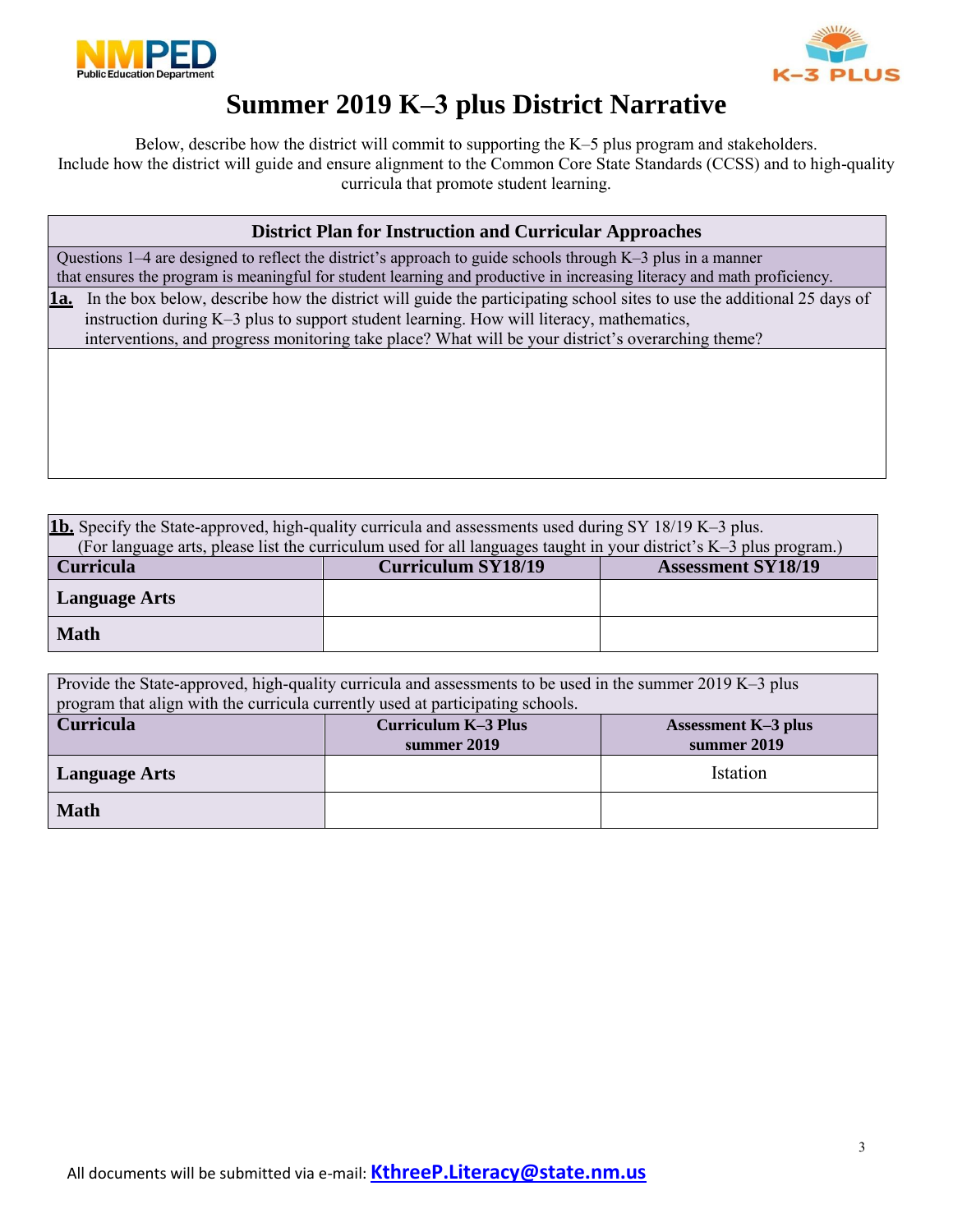



| 1c. Provide a detailed overview to include program outcomes tied to CCSS, weekly expectations, daily schedule, progress<br>monitoring, and parent communication. |         |         |         |         |         |  |  |
|------------------------------------------------------------------------------------------------------------------------------------------------------------------|---------|---------|---------|---------|---------|--|--|
| K-3 PLUS                                                                                                                                                         | Week 1  | Week 2  | Week 3  | Week 4  | Week 5  |  |  |
| Program<br><b>Components</b>                                                                                                                                     | Week of | Week of | Week of | Week of | Week of |  |  |
| Assessments,<br>progress<br>monitoring, and<br>intervention<br>strategies, as<br>applicable.                                                                     |         |         |         |         |         |  |  |
| Activities, lessons,<br>and expectations<br>addressed                                                                                                            |         |         |         |         |         |  |  |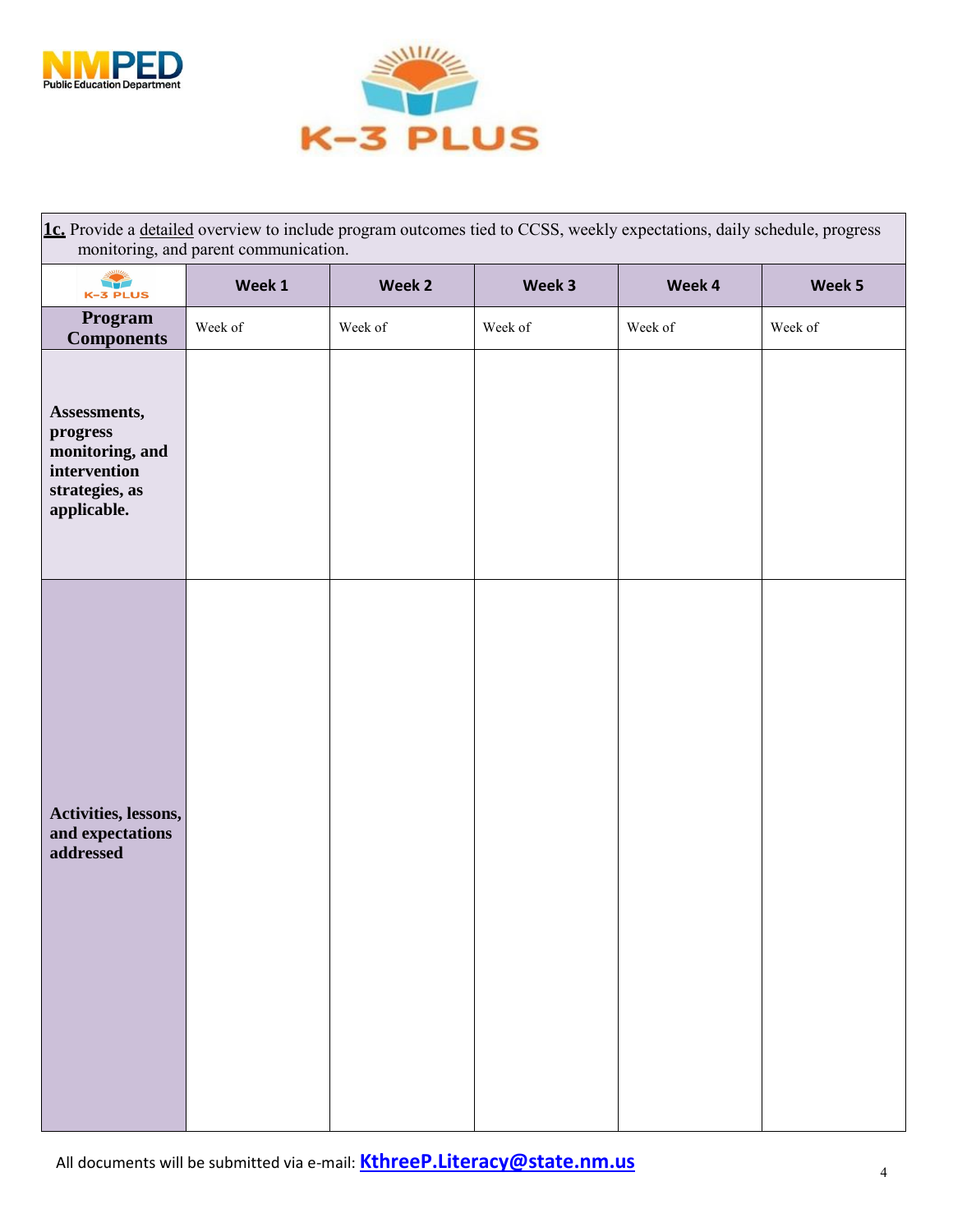| Extra activities,<br>field trips, visitors                   |  |  |  |
|--------------------------------------------------------------|--|--|--|
| Outcome goals<br>and CCSS to be<br>addressed for the<br>week |  |  |  |
| Home<br>communications<br>and parent<br>involvement          |  |  |  |